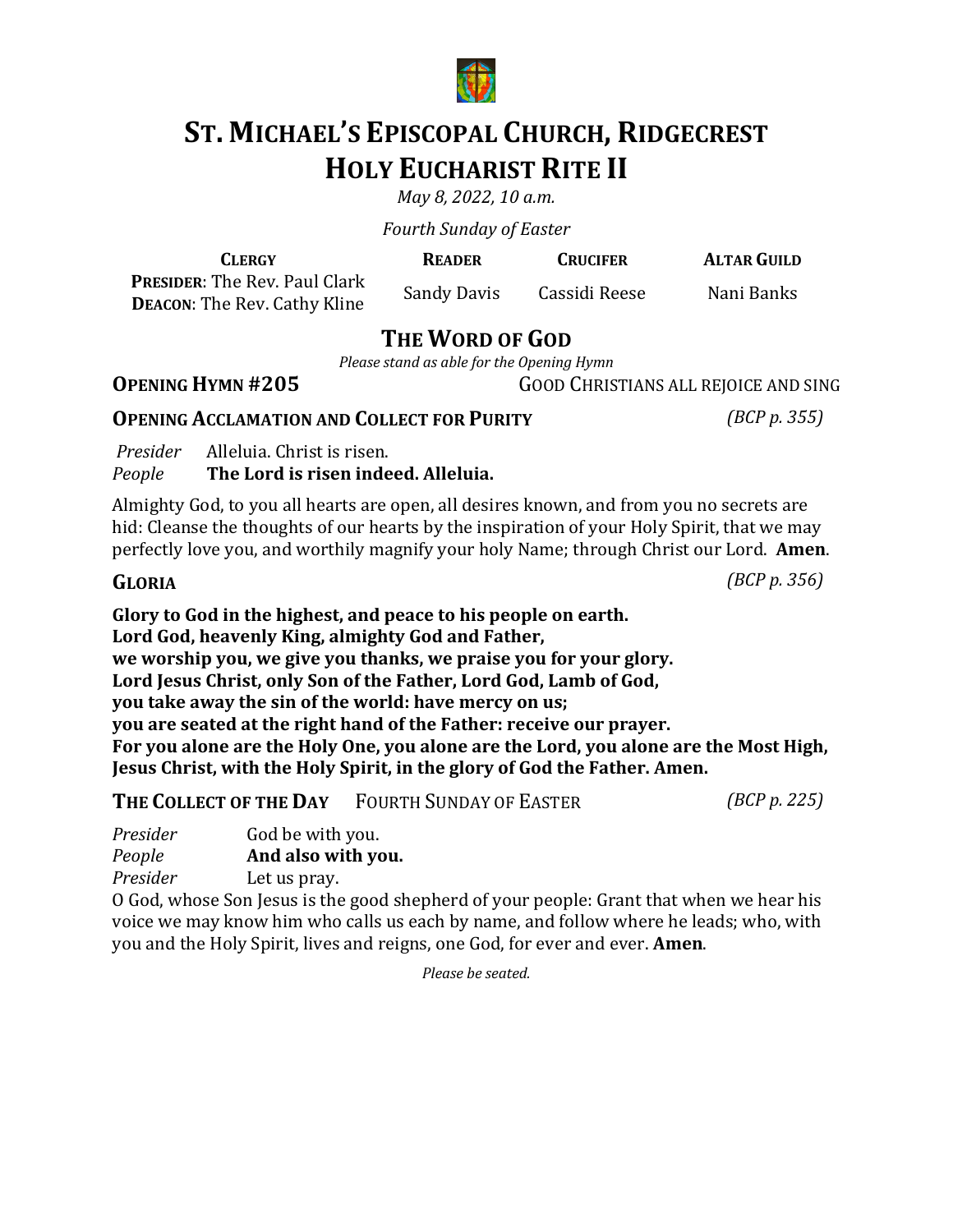## 2

# **THE FIRST READING ACTS 9:36-43** SANDY DAVIS

A READING FROM THE ACTS OF THE APOSTLES.

Now in Joppa there was a disciple whose name was Tabitha, which in Greek is Dorcas. She was devoted to good works and acts of charity. At that time she became ill and died. When they had washed her, they laid her in a room upstairs. Since Lydda was near Joppa, the disciples, who heard that Peter was there, sent two men to him with the request, "Please come to us without delay." So Peter got up and went with them; and when he arrived, they took him to the room upstairs. All the widows stood beside him, weeping and showing tunics and other clothing that Dorcas had made while she was with them. Peter put all of them outside, and then he knelt down and prayed. He turned to the body and said, "Tabitha, get up." Then she opened her eyes, and seeing Peter, she sat up. He gave her his hand and helped her up. Then calling the saints and widows, he showed her to be alive. This became known throughout Joppa, and many believed in the Lord. Meanwhile he stayed in Joppa for some time with a certain Simon, a tanner.

The Word of the Lord. **Thanks be to God.** 

# **THE RESPONSE** PSALM 23 SANDY DAVIS

Remaining seated, the Leader and the People say the Psalm responsively by whole verse. THE PSALM APPOINTED IS PSALM 23.

The LORD is my shepherd; \*

I shall not be in want.

### He makes me lie down in green pastures \* and leads me beside still waters.

He revives my soul  $*$ 

and guides me along right pathways for his Name's sake.

## Though I walk through the valley of the shadow of death, I shall fear no evil; \* for you are with me; your rod and your staff, they comfort me.

You spread a table before me in the presence of those who trouble me; \* you have anointed my head with oil, and my cup is running over.

## Surely your goodness and mercy shall follow me all the days of my life, \* and I will dwell in the house of the LORD forever.

# **THE SECOND READING** REVELATION 7:9-17 SANDY DAVIS

A READING FROM THE REVELATION TO JOHN.

I looked, and there was a great multitude that no one could count, from every nation, from all tribes and peoples and languages, standing before the throne and before the Lamb, robed in white, with palm branches in their hands. They cried out in a loud voice, saying,

"Salvation belongs to our God who is seated on the throne, and to the Lamb!"

And all the angels stood around the throne and around the elders and the four living creatures, and they fell on their faces before the throne and worshiped God, singing,

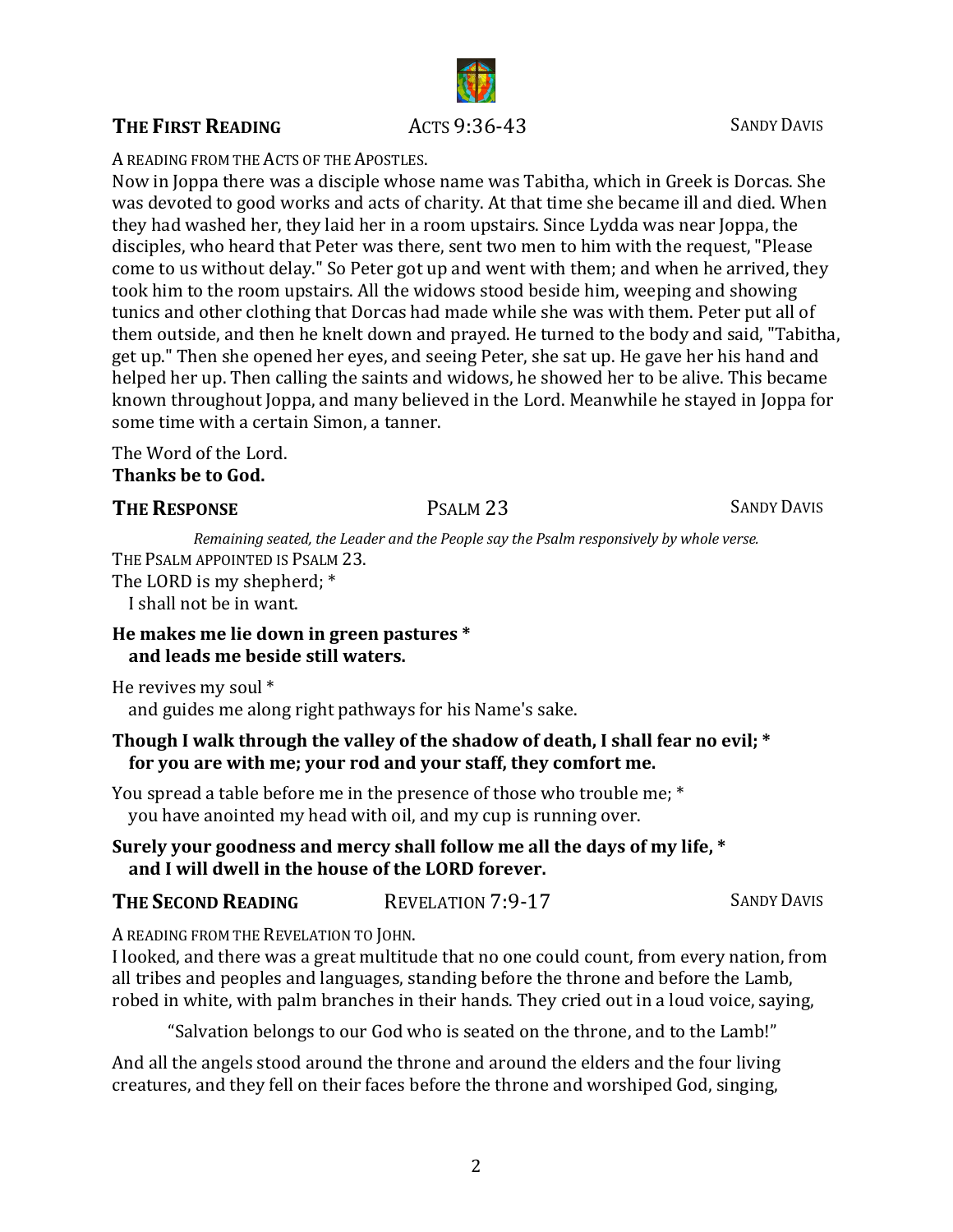

"Amen! Blessing and glory and wisdom and thanksgiving and honor and power and might be to our God forever and ever! Amen."

Then one of the elders addressed me, saying, "Who are these, robed in white, and where have they come from?" I said to him, "Sir, you are the one that knows." Then he said to me, "These are they who have come out of the great ordeal; they have washed their robes and made them white in the blood of the Lamb.

For this reason they are before the throne of God, and worship him day and night within his temple, and the one who is seated on the throne will shelter them.

They will hunger no more, and thirst no more; the sun will not strike them, nor any scorching heat;

for the Lamb at the center of the throne will be their shepherd, and he will guide them to springs of the water of life,

and God will wipe away every tear from their eyes."

The Word of the Lord. **Thanks be to God.** 

**SEQUENCE MUSIC** *Please stand as able for the Gospel Reading.* 

**THE HOLY GOSPEL JOHN 10:22-30** THE REV. DEACON CATHY KLINE

*Gospeller* The Holy Gospel of our Lord Jesus Christ according to John.<br>People **Glory to you, Lord Christ. Glory to you, Lord Christ.** 

At that time the festival of the Dedication took place in Jerusalem. It was winter, and Jesus was walking in the temple, in the portico of Solomon. So the Jews gathered around him and said to him, "How long will you keep us in suspense? If you are the Messiah, tell us plainly." Jesus answered, "I have told you, and you do not believe. The works that I do in my Father's name testify to me; but you do not believe, because you do not belong to my sheep. My sheep hear my voice. I know them, and they follow me. I give them eternal life, and they will never perish. No one will snatch them out of my hand. What my Father has given me is greater than all else, and no one can snatch it out of the Father's hand. The Father and I are one."

*Gospeller* The Gospel of the Lord.<br>*People* **Praise to you, Lord Ch Praise to you, Lord Christ.** 

*A period of silence and personal reflection follows the sermon.*

**THE SERMON** THE REV. PAUL CLARK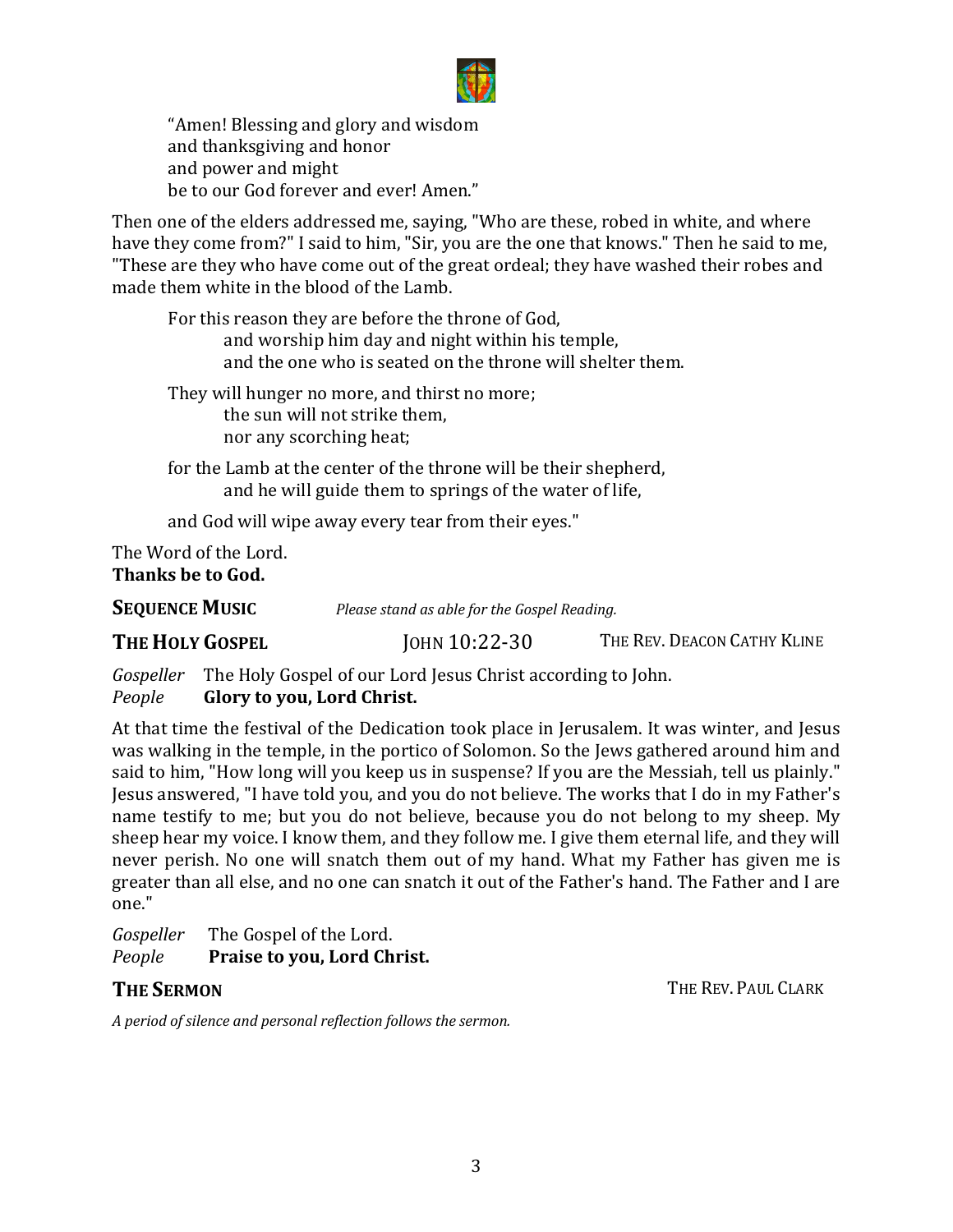### **THE NICENE CREED** *Please stand as able (BCP pp. 358-359)*



We believe in one God, the Father, the Almighty, maker of heaven and earth, of all that is, seen and unseen.

We believe in one Lord, Jesus Christ, the only Son of God, eternally begotten of the Father, God from God, Light from Light, true God from true God, begotten, not made, of one Being with the Father. Through him all things were made. For us and for our salvation, he came down from heaven: by the power of the Holy **Spirit he became incarnate from the Virgin Mary, and was made man. For our** sake he was crucified under Pontius Pilate; he suffered death and was buried. On the third day he rose again in accordance with the Scriptures; he ascended into heaven and is seated at the right hand of the Father. He will come again in glory to judge the living and the dead, and his kingdom will have no end.

We believe in the Holy Spirit, the Lord, the giver of life, who proceeds from the **Father and the Son. With the Father and the Son he is worshiped and glorified.** He has spoken through the Prophets. We believe in one holy catholic and apostolic Church. We acknowledge one baptism for the forgiveness of sins. We look for the resurrection of the dead, and the life of the world to come. Amen.

### **THE PRAYERS OF THE PEOPLE** THE **THE REV. DEACON CATHY KLINE**

In peace, let us pray to the Lord.

For the holy Church of God, that it may be filled with truth and love, and be found without fault at the day of your coming, we pray to you, O Lord. **Lord, have mercy.** fault at the day of your coming, we pray to you, O Lord.

For Michael our Presiding Bishop, for David our own Bishop, for all bishops and other ministers, and for all the holy people of God, we pray to you, O Lord. Lord, have mercy. ministers, and for all the holy people of God, we pray to you, O Lord.

For all who fear God and believe in you, Lord Christ, that our divisions may cease, and that all may be one as you and the Father are one, we pray to you, O Lord. Lord, have mercy. all may be one as you and the Father are one, we pray to you, O Lord.

For the mission of the Church, that in faithful witness it may preach the Gospel to the ends of the earth, we pray to you, O Lord. of the earth, we pray to you, O Lord.

In the Anglican communion for the Anglican Church of Rwanda, and in our diocese for the work and ministry of St. Francis Episcopal Church in Turlock, we pray to you, O Lord.

#### Lord, have mercy.

For the peace of the world, that a spirit of respect and forbearance may grow among<br>nations and peoples, we pray to you, O Lord. **Lord brand to the lord, have mercy.** nations and peoples, we pray to you, O Lord.

For those in positions of public trust especially Joseph our President, Gavin our Governor, and Eric our Mayor, that they may serve justice, and promote the dignity and freedom of every person, we pray to you, O Lord. every person, we pray to you, O Lord.

For the poor, the persecuted, the sick, and all who suffer; for refugees, prisoners, and all who are in danger; that they may be relieved and protected, we pray to you, O Lord.

Lord, have mercy.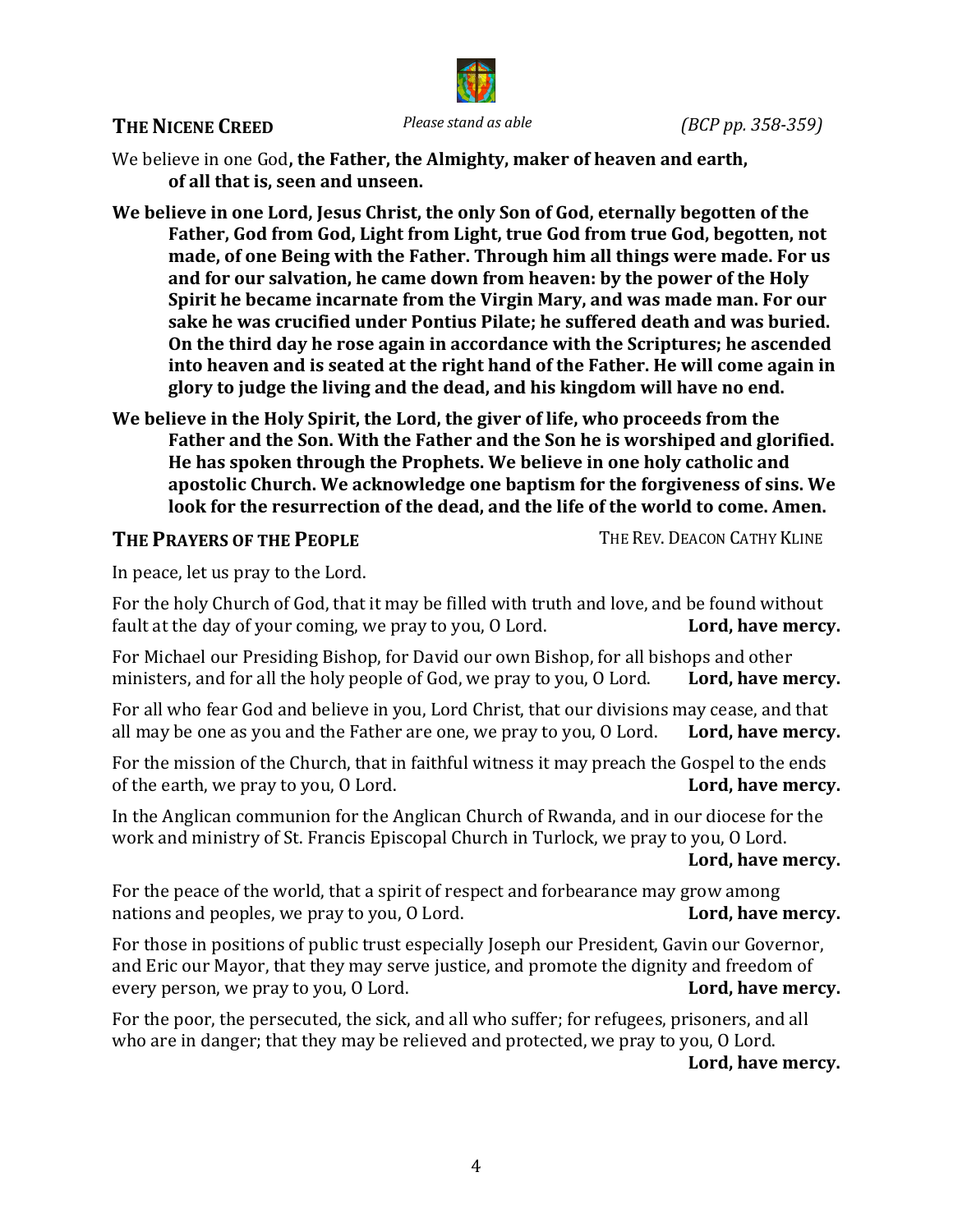For this congregation, that we may be delivered from hardness of heart, and show forth your glory in all that we do, we pray to you, O Lord. **Lord, have mercy.** your glory in all that we do, we pray to you, O Lord.

For all who have commended themselves to our prayers; for our families, friends, and neighbors; that being freed from anxiety, they may live in joy, peace, and health, we pray to you, O Lord. Lord, have mercy.

For Stan, Rita, Robert, and Carey, we pray to you, O Lord. **Lord, have mercy.** 

For all who have died in the communion of your Church, and those whose faith is known to you alone, that, with all the saints, they may have rest in that place where there is no pain<br>or grief, but life eternal, we pray to you, O Lord.<br>**Lord, have mercy.** or grief, but life eternal, we pray to you, O Lord.

Rejoicing in the fellowship of the ever-blessed Virgin Mary, St. Michael, and all the saints, let us commend ourselves, and one another, and all our life to Christ our God.

### To you, O Lord our God.

*Presider:* Almighty and eternal God, ruler of all things in heaven and earth: Mercifully accept the prayers of your people, and strengthen us to do your will; through Jesus Christ our Lord. **Amen**.

# **THE PEACE**

| Presider | The peace of Christ be always with you.                                                     |  |
|----------|---------------------------------------------------------------------------------------------|--|
| People   | And also with you.                                                                          |  |
|          | Please stay in your pew. Waving, bowing, and peace signs are appropriate. Please be seated. |  |

**ANNOUNCEMENTS** RICHARD HENDRICKS

## **St. Michael's Zoom Evening Prayer, Thursdays** at 6:30 p.m. Zoom ID: 928 461 1047, Password: StMichael

**Coffee Hour and Bible Study** In the Parish Hall after service.

Please mail your offerings to the church (at the mailing address below) or give to the church online using tithe.ly (https://tithe.ly/give?c=2212452).

For the latest news and information: visit www.stmichaelsridgecrest.org

For pastoral care: please call Deacon Cathy at 760-384-8824 or email countmyblessings1@gmail.com

*Birthday Prayer – Prayer 50 or 51, BCP p. 830 Anniversary Prayer – BCP top of p. 431*

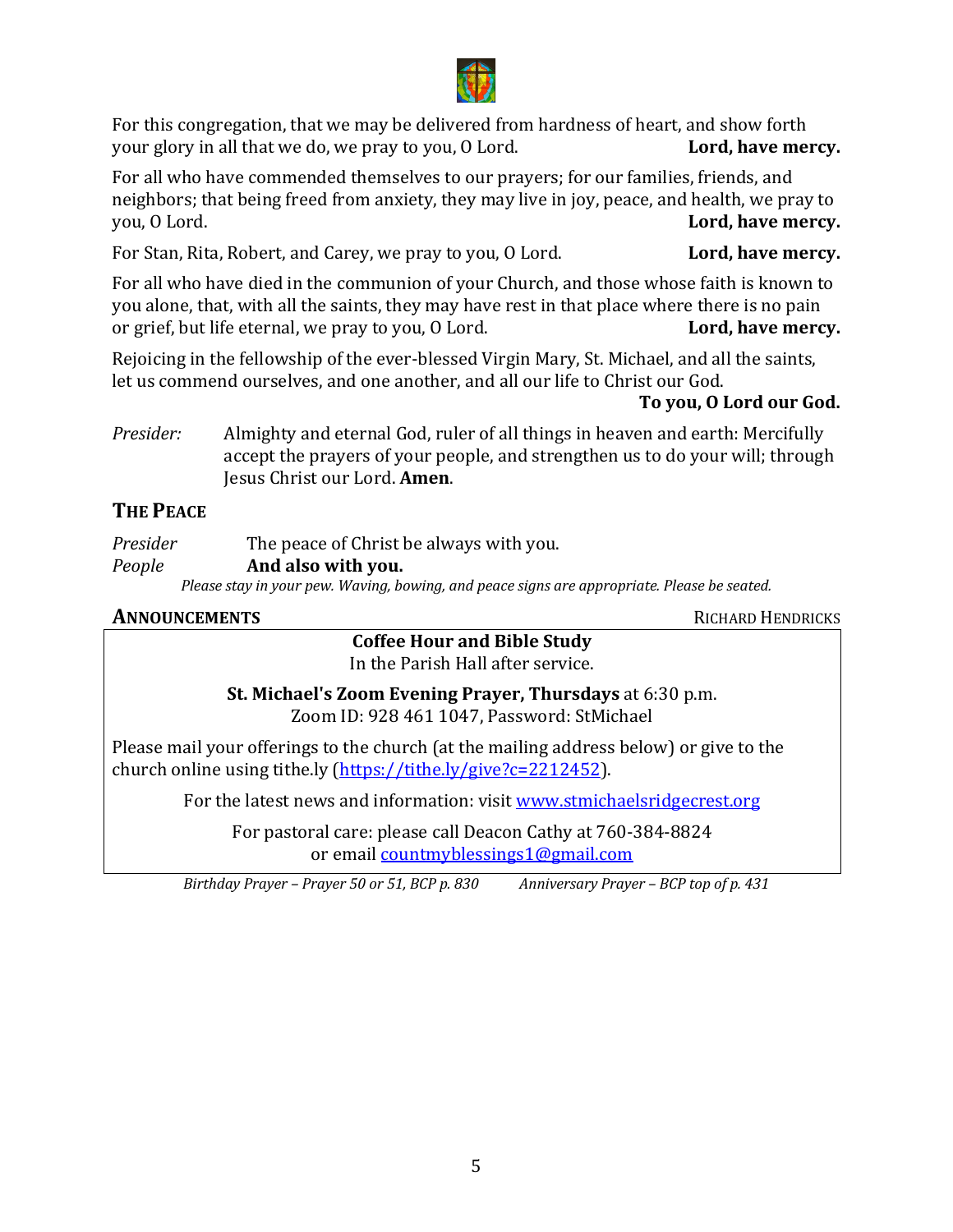

# **THE HOLY COMMUNION**

### **OFFERTORY INVITATION** [EPHESIANS 5:2]

Walk in love, as Christ loved us and gave himself for us, an offering and sacrifice to God. *Please stand as able for the Offertory Hymn* 

**OFFERTORY HYMN #366** HOLY GOD, WE PRAISE THY NAME

#### **THE GREAT THANKSGIVING** EUCHARISTIC PRAYER A *(BCP p. 361) Presider* The Lord be with

|          | <i>Presider</i> I he Lord be with you.     |
|----------|--------------------------------------------|
| People   | And also with you.                         |
| Presider | Lift up your hearts.                       |
| People   | We lift them to the Lord.                  |
| Presider | Let us give thanks to the Lord our God.    |
| People   | It is right to give God thanks and praise. |

It is right, and a good and joyful thing, always and every-where to give thanks to you, Father Almighty, Creator of heaven and earth.

But chiefly are we bound to praise you for the glorious resurrection of your Son Jesus Christ our Lord; for he is the true Paschal Lamb, who was sacrificed for us, and has taken away the sin of the world. By his death he has destroyed death, and by his rising to life again he has won for us everlasting life.

Therefore we praise you, joining our voices with Angels and Archangels and with all the company of heaven, who for ever sing this hymn to proclaim the glory of your Name:

## Holy, holy, holy Lord, God of power and might, Heaven and earth are full of your glory. Hosanna in the highest. Blessed is he who comes in the name of the Lord. Hosanna in the highest.

*The people stand or kneel. The Presider continues* 

Holy and gracious Father: In your infinite love you made us for yourself, and, when we had fallen into sin and become subject to evil and death, you, in your mercy, sent Jesus Christ, your only and eternal Son, to share our human nature, to live and die as one of us, to reconcile us to you, the God and Father of all.

He stretched out his arms upon the cross, and offered himself, in obedience to your will, a perfect sacrifice for the whole world.

On the night he was handed over to suffering and death, our Lord Jesus Christ took bread; and when he had given thanks to you, he broke it, and gave it to his disciples, and said, "Take, eat: This is my Body, which is given for you. Do this for the remembrance of me."

After supper he took the cup of wine; and when he had given thanks, he gave it to them, and said, "Drink this, all of you: This is my Blood of the new Covenant, which is shed for you and for many for the forgiveness of sins. Whenever you drink it, do this for the remembrance of me."

Therefore we proclaim the mystery of faith: **Christ has died. Christ is risen. Christ will come again.** 

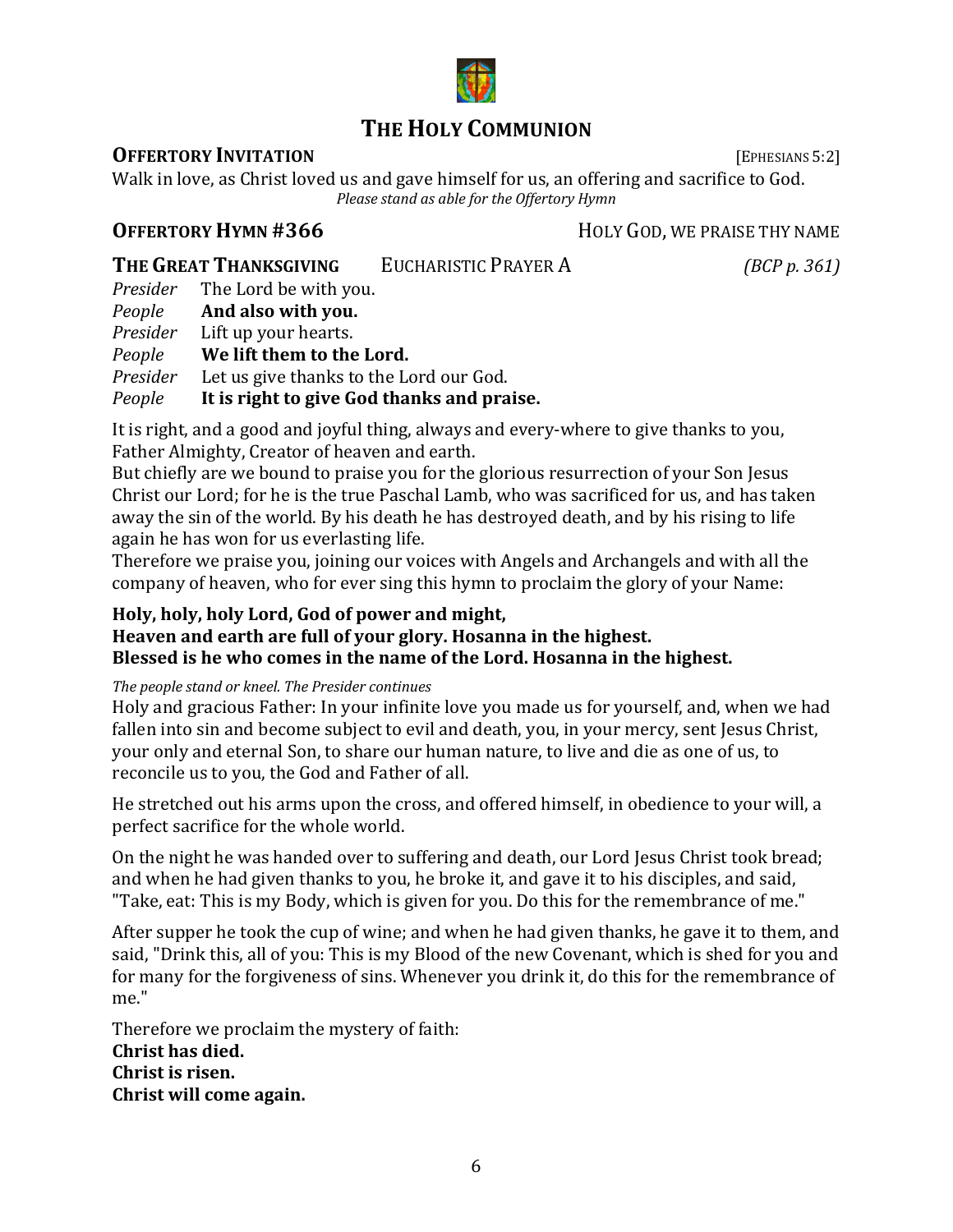*The Presider continues*

We celebrate the memorial of our redemption, O Father, in this sacrifice of praise and thanksgiving. Recalling his death, resurrection, and ascension, we offer you these gifts. Sanctify them by your Holy Spirit to be for your people the Body and Blood of your Son, the holy food and drink of new and unending life in him. Sanctify us also that we may faithfully receive this holy Sacrament, and serve you in unity, constancy, and peace; and at the last day bring us with all your saints into the joy of your eternal kingdom.

All this we ask through your Son Jesus Christ: By him, and with him, and in him, in the unity of the Holy Spirit all honor and glory is yours, Almighty Father, now and for ever. *AMEN*.

And now, as our Savior Christ has taught us, we are bold to say,

Our Father, who art in heaven, hallowed be thy Name, thy Kingdom come, thy will be done on earth, as it is in heaven. Give us this day our daily bread. And forgive us our trespasses, as we forgive those who trespass against us. And lead us not into temptation, but deliver us from evil. For thine is the kingdom, and the power, and the glory, for ever and ever. Amen.

# **THE BREAKING OF THE BREAD** (*BCP p.* 364)

*The Presider breaks the consecrated Bread.* 

*Presider* Alleluia. Christ our Passover is sacrificed for us;<br>*People* **Therefore let us keep the feast. Alleluia. Therefore let us keep the feast. Alleluia.** 

*The Presider says*

The Gifts of God for the People of God. Take them in remembrance that Christ died for you, and feed on him in your hearts by faith, with thanksgiving.

#### WHEREVER YOU ARE IN YOUR SPIRITUAL JOURNEY, YOU ARE WELCOME AT GOD'S TABLE.

Please come up to the altar rail for communion. The priest will wear a mask. *The Bread is given to the people using these words* The Body of Christ, the bread of heaven.<br>The response is: **Amen.** *The response is:* 

Gluten free wafers are available upon request, please ask the minister during Communion.

# **COMMUNION MUSIC**

## **POST-COMMUNION PRAYER** *(BCP p. 365)*

The people may stand or kneel.

**Eternal God, heavenly Father, you have graciously accepted us as living members of your Son our Savior Jesus Christ, and you have fed us with spiritual food in the Sacrament of his Body and Blood. Send us now into the world in peace, and grant us** strength and courage to love and serve you with gladness and singleness of heart; through Christ our Lord. Amen.

## **EASTERTIDE BLESSING**

The God of peace, who brought again from the dead our Lord Jesus Christ, the great Shepherd of the sheep, through the blood of the everlasting covenant, make you perfect in every good work to do his will, working in you that which is well-pleasing in his sight; and the blessing of God Almighty, the Father, the Son, and the Holy Spirit, be among you, and remain with you always. **Amen.**